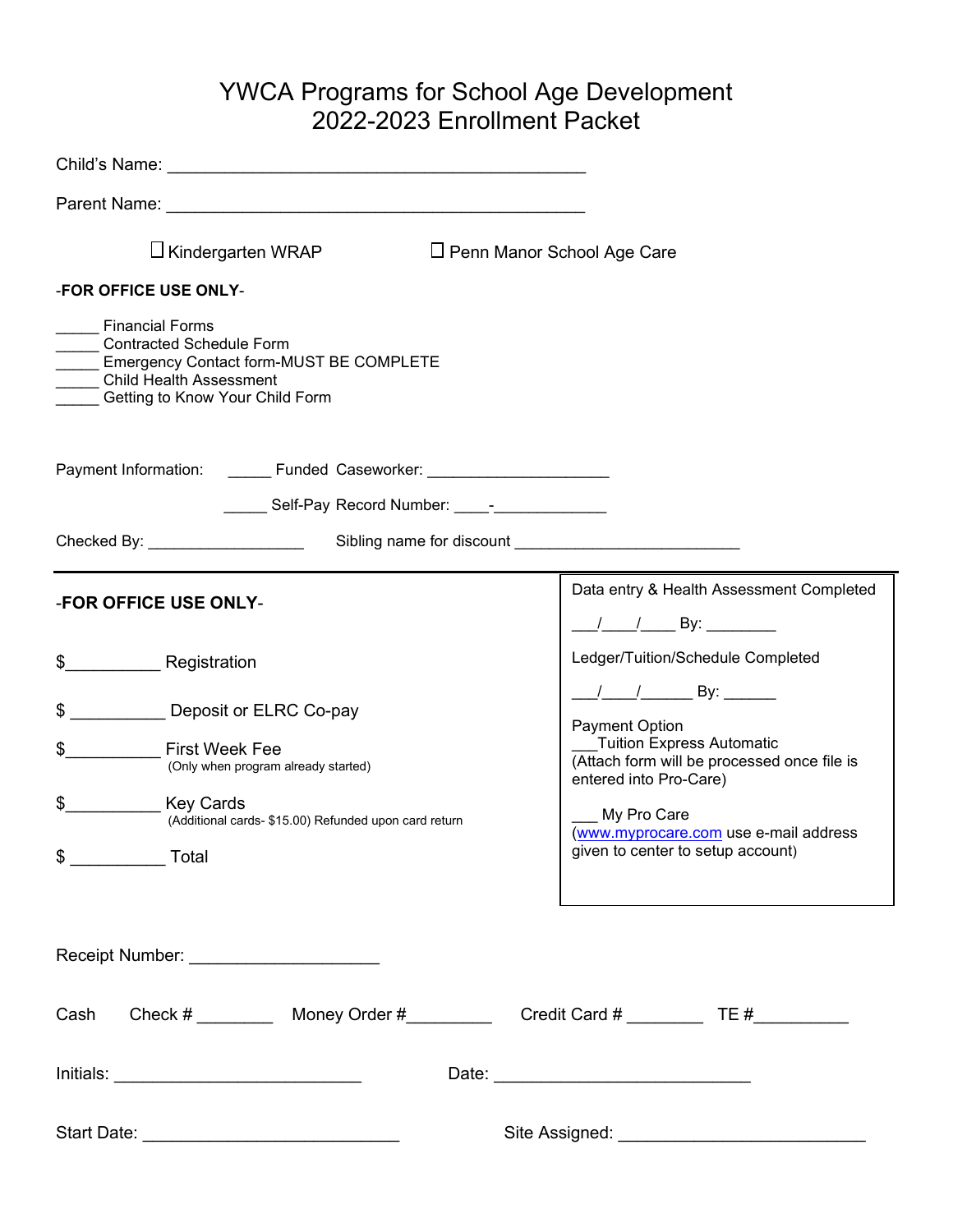# YWCA Lancaster

## **School Age Childcare Program**

Penn Manor School District

## 2022-2023

| Child's Full Name                   |            |                              | Start Date:                         |       | Site:                                          |
|-------------------------------------|------------|------------------------------|-------------------------------------|-------|------------------------------------------------|
| Age:___________                     | Birthdate: |                              | Gender:                             | Race: | Grade:                                         |
| Address                             |            |                              |                                     |       |                                                |
| Home Phone #                        |            |                              |                                     |       |                                                |
| Annual Household Income: \$0-\$9999 |            |                              | \$10,000-\$14,999 \$15,000-\$24,999 |       | \$25,000-\$34,999 \$35,000-\$49,999            |
| \$50,000-\$74,999 \$75,000-above    |            | Number of household members: |                                     |       | * Information required for YWCA funding source |

#### **Please attach an IEP or IFSP for your child if applicable. Indicate with a check mark one of the following:**

- I am providing a copy of my child's IEP/IFSP
- I am not providing a copy of my child's IEP/IFS
- This is not applicable to my child

#### **PUBLICITY AND PHOTO CONSENT AND RELEASE**

For good consideration, which I hereby acknowledge, I grant to the YWCA Lancaster ("the YWCA") and its licensees, successors and assigns (collectively called the "Licensed Parties") worldwide, absolute, and irrevocable permission to use, reproduce, print and/or publish my name, likeness, image, voice, and/or appearance ("the Material") in any media, including but not limited to photographs, video recordings, audiotapes, digital images in which I may be included intact or in part, composite or distorted in character, sound or form, without restriction as to changes or transformations in conjunction with my own or a fictitious name, or reproduction hereof. I agree that the Material may be used for any purpose consistent with the YWCA's mission, including in new releases', advertisements, publications, marketing campaigns, media coverage, videos, web sites, billboards, and any other promotional or educational materials compiled by or on behalf of the YWCA.

I understand and agree that the YWCA has and will have complete ownership of the Material, and that I will not receive any compensation for the use of the Material.

I hereby release the Licensed Parties from any and all claims out of their use of the Material as agreed to in this document, including without limitation any claims based on the right of publicity or privacy, misappropriation or misuse of image, and/or defamation, including liability by virtue of blurring, distortion, alteration, optical illusion, or use in composite form whether international or otherwise. I further hereby waive any future right to prior review of any use of the Material.

Permission is granted for photo/video reproduction of my child to be used in YWCA Lancaster publications, social media, and classroom purposes.

Permission is NOT granted for photo/video reproduction of my child to be used in YWCA Lancaster publications, social media, and classroom purposes

\_\_\_\_\_\_\_\_\_\_\_\_\_\_\_\_\_\_\_\_\_\_\_\_\_\_\_\_\_\_\_\_\_\_\_\_\_\_\_\_\_\_\_ \_\_\_\_\_\_\_\_\_\_\_\_\_\_\_\_\_\_\_\_\_\_\_\_\_\_\_\_\_\_\_\_\_ \_\_\_\_\_\_\_\_\_\_\_ Parent/Guardian's Signature Child's Name Child's Name Date

*Please sign and date below that you have received the YWCA Lancaster Penn Manor School Age Child Care Parent Handbook.*

Parent/Guardian's Signature Date Date

 $\frac{1}{2}$  ,  $\frac{1}{2}$  ,  $\frac{1}{2}$  ,  $\frac{1}{2}$  ,  $\frac{1}{2}$  ,  $\frac{1}{2}$  ,  $\frac{1}{2}$  ,  $\frac{1}{2}$  ,  $\frac{1}{2}$  ,  $\frac{1}{2}$  ,  $\frac{1}{2}$  ,  $\frac{1}{2}$  ,  $\frac{1}{2}$  ,  $\frac{1}{2}$  ,  $\frac{1}{2}$  ,  $\frac{1}{2}$  ,  $\frac{1}{2}$  ,  $\frac{1}{2}$  ,  $\frac{1$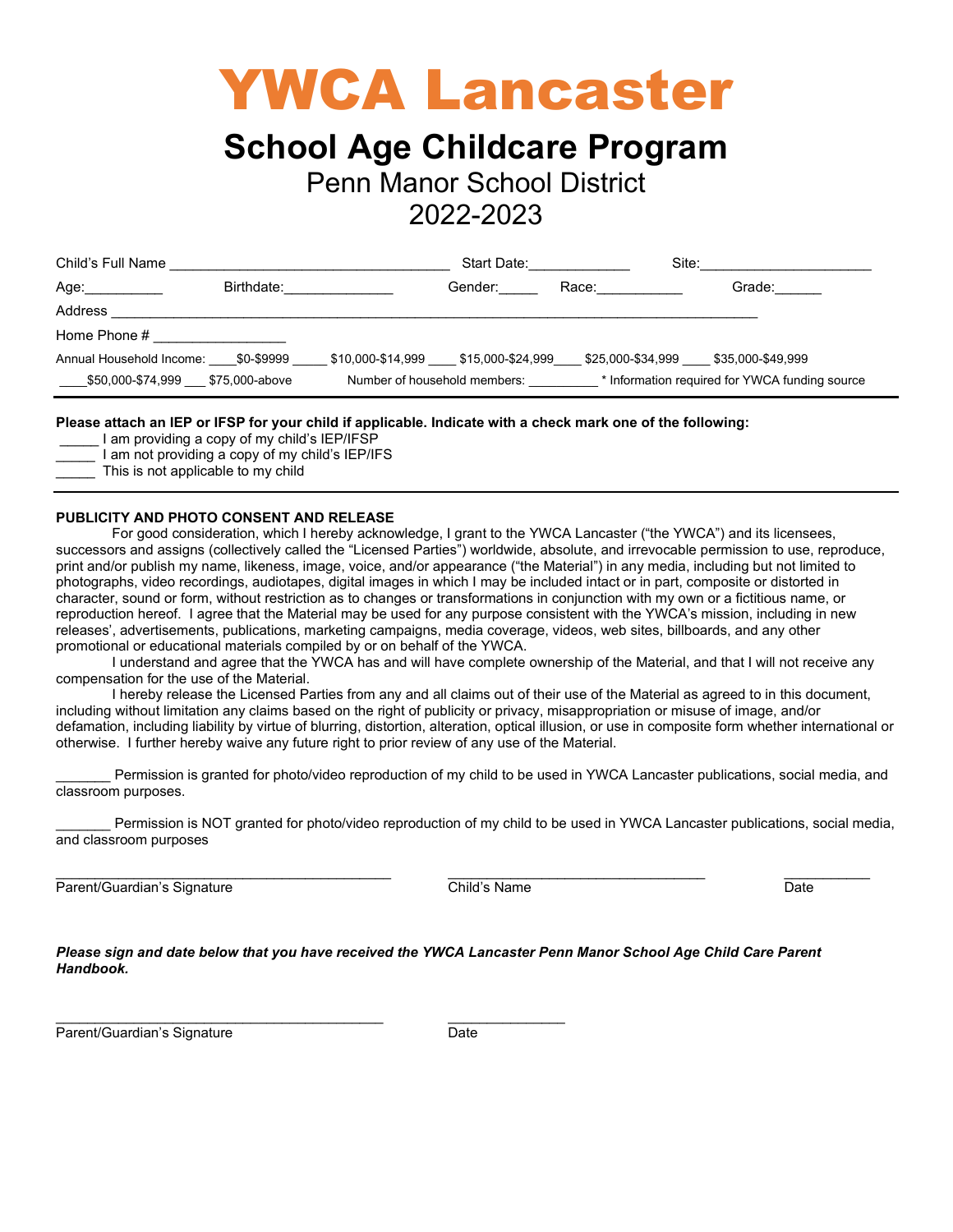#### **Child's Name: Site: Site: Site: Site: Site: Site: Site: Site: Site: Site: Site: Site: Site: Site: Site: Site: Site: Site: Site: Site: Site: Site: Site: Site: Site: Site:**

#### **FINANCIAL INFORMATION**

- 1. At the time of enrollment, a deposit/co-pay equal to the amount of one contracted week is required; in addition to the Registration and security card fees. The deposit will be credited for the last week of service assuming a two week (14 days) written notice has been given. **These fees are non-refundable.**
	- **Please call Child Care Information Service at (717) 393-4004 for more information on subsidized care.**
- 2. I understand my bill will be sent weekly via-email to the address I have provided to the YWCA Lancaster. It is my responsibility to review all correspondence sent from the YWCA Lancaster.
- 3. I understand that there is an annual non-refundable registration fee for all Programs, and I understand that all Program fees are based on my contracted schedule. I agree to pay in advance for each week my child is contracted. I also understand that payment is due the Thursday before the week that service is needed.
- 4. I understand that billing is based on the full time or part time enrollment for which I have contracted and not for actual attendance. I understand that no fees will be credited to my account if my child is ill or fails to attend.
- 5. I agree to pay late fees of **\$2/minute** if my child is not picked up by 6:00 pm.
- 6. I understand that if my ELRC funding is discontinued I am responsible to pay the entire fee. Per ELRC regulations, if I reach 40 days absent from the program, I am responsible to pay the Center the daily rate for each day absent after the first 40 days.
- 7. I understand that failure to pay my contracted fees or an unpaid balance will result in my childcare services being interrupted until said balance is addressed. I understand that there is a **\$25 charge for all returned checks or declined payments**. Checks are to be made payable to YWCA Lancaster. I understand that it is my responsibility to keep statements, receipts or canceled checks for income tax purposes. YWCA Lancaster's Federal ID number is 23-1352609.

#### **PROGRAM INFORMATION**

- 8. All designated individuals understand that my child may not be left on school grounds without supervision. I understand that staff are not prepared to accept my child until 6:30 a.m. I will sign my child in each morning and out each evening.
- 9. I understand all forms with the exception of the health assessment must be completed prior to my child starting the program.
- 10. I understand that I must provide a current health assessment, along with a current vaccination record for my child within 30 days of starting the program. I understand that the YWCA Lancaster reserves the right to suspend care until said assessment is provided.
- 11. I understand that my child may not attend the program with any illness that threatens the health of other children. I will be asked to pick up my child from the program if he/she has a suspected contagious illness.
- 12. I understand that no medication is administered unless I fill out the medication log completely. Written instructions from a physician are required for medication administration. All medication must be in the original prescription bottle.
- 13. I understand that staff must release children to parents unless a court order indicating sole custody is provided to the Program Director. I also understand that I need to give written permission allowing staff to release my child to any individual other than the parent/guardian or those persons listed on Emergency contact form.
- 14. I understand that all YWCA childcare programs are state licensed programs and that all staff are mandated reporters who are required to report any evidence of suspected abuse/neglect to ChildLine.
- 15. I understand that I am responsible for any damages resulting from my child's actions to either YWCA Lancaster or school property. The price of any damaged items will be added to my weekly bill.
- 16. I waive any claim for bodily injury or property damage against any municipalities or boroughs in which YWCA Lancaster programs participate.
- 17. In accordance with applicable Federal and State civil rights laws and regulatory requirements, you and your child, as clients of the YWCA Lancaster, have the right:

-To be provided services by YWCA Lancaster and to be referred for services at other facilities without regard to your race, color, sexual orientation, religious creed, disability, ancestry, national origin, age or sex.

-Program services shall be made accessible to persons with disabilities through the most practical and economically feasible methods available. These methods include, but are not limited to equipment redesign, the provision of aids, and the use of alternative services delivery locations. Structural modifications shall be considered only as a last resort among available methods. -If you feel you have been discriminated against on the basis of your race, color religious creed, disability, ancestry, national origin, age or sex, complaints of discrimination may be filed with any of the following:

| <b>YWCA Lancaster</b> | PA Human Relations Comm.                  | Bureau of Equal Opportunity | U.S. Department of Health and     |
|-----------------------|-------------------------------------------|-----------------------------|-----------------------------------|
| Attention: Cristopher | Harrisburg Regional Office                | Room 223, Health & Welfare  | <b>Human Services</b>             |
| evans                 | 333 Market Street-8th Floor               | <b>Building</b>             | Office for Civil Rights           |
| 110 North Lime Street | Harrisburg, PA 17101                      | P.O. Box 2675               | Suite 372, Public Ledger Building |
|                       | Lancaster, PA 17602 www.Ywcalancaster.org | Harrisburg, PA 17105        | 150 S. Independence Mall West     |
|                       |                                           | www.dhs.pa.gov              | Philadelphia, PA 19106            |

Department of Human Services

18. I will notify the YWCA Lancaster of any change on the enrollment forms and will verify by signature that all information is correct semi-annually.

 $\_$  ,  $\_$  ,  $\_$  ,  $\_$  ,  $\_$  ,  $\_$  ,  $\_$  ,  $\_$  ,  $\_$  ,  $\_$  ,  $\_$  ,  $\_$  ,  $\_$  ,  $\_$  ,  $\_$  ,  $\_$  ,  $\_$  ,  $\_$  ,  $\_$  ,  $\_$  ,  $\_$  ,  $\_$  ,  $\_$  ,  $\_$  ,  $\_$  ,  $\_$  ,  $\_$  ,  $\_$  ,  $\_$  ,  $\_$  ,  $\_$  ,  $\_$  ,  $\_$  ,  $\_$  ,  $\_$  ,  $\_$  ,  $\_$  ,

Primary Parent/Guardian Signature Date YWCA Lancaster Signature Date

 $Be$ 

| Secondary Parent/Guardian Signature (optional) | Date |  |
|------------------------------------------------|------|--|

**Please sign after January 2023 Annual Review**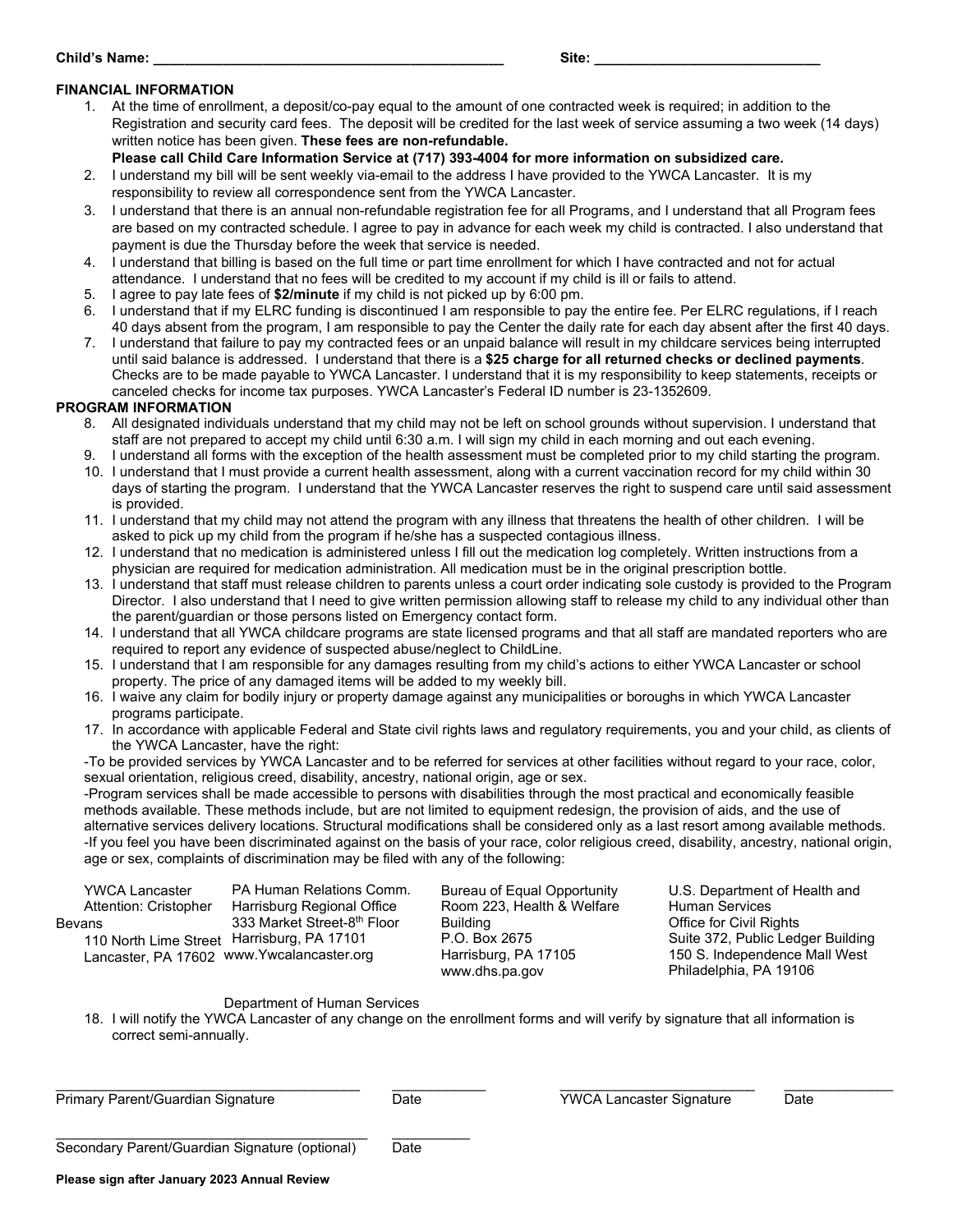Parent/Guardian Signature **Date** Date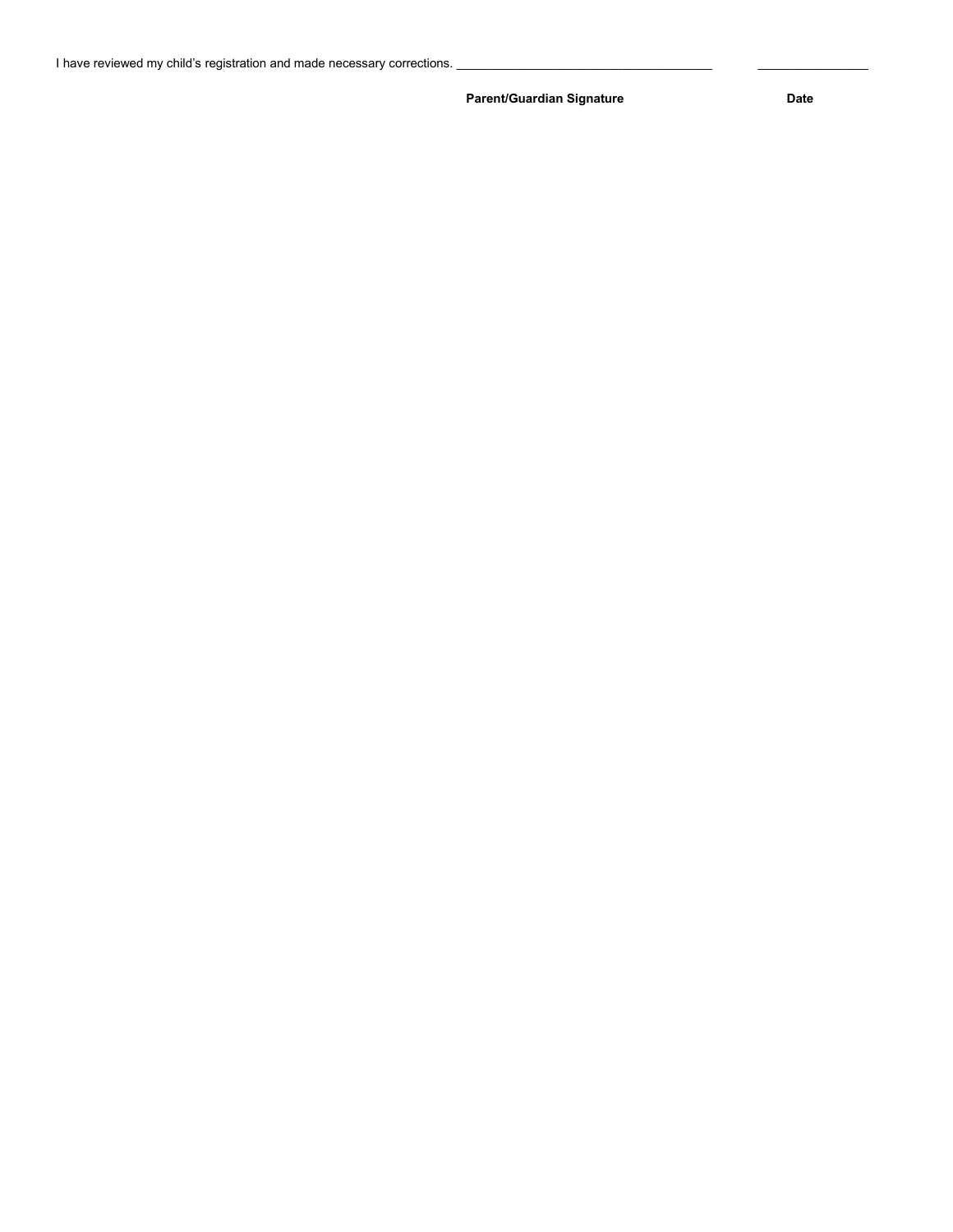## CHILD HEALTH ASSESSMENT

| CHILD'S NAME: (LAST)                                                                                                        |             | (FIRST)               |               |             | PARENT/GUARDIAN:   |  |                                              |  |                                                                                                                                                                                                                                                                                                                                                                                                                                          |
|-----------------------------------------------------------------------------------------------------------------------------|-------------|-----------------------|---------------|-------------|--------------------|--|----------------------------------------------|--|------------------------------------------------------------------------------------------------------------------------------------------------------------------------------------------------------------------------------------------------------------------------------------------------------------------------------------------------------------------------------------------------------------------------------------------|
| DATE OF BIRTH:                                                                                                              |             | <b>HOME PHONE:</b>    |               |             | ADDRESS:           |  |                                              |  |                                                                                                                                                                                                                                                                                                                                                                                                                                          |
| CHILD CARE FACILITY NAME:                                                                                                   |             |                       |               |             |                    |  |                                              |  |                                                                                                                                                                                                                                                                                                                                                                                                                                          |
| <b>FACILITY PHONE:</b>                                                                                                      |             | COUNTY:               |               |             | <b>WORK PHONE:</b> |  |                                              |  |                                                                                                                                                                                                                                                                                                                                                                                                                                          |
|                                                                                                                             |             |                       |               |             |                    |  |                                              |  |                                                                                                                                                                                                                                                                                                                                                                                                                                          |
|                                                                                                                             |             |                       |               |             |                    |  |                                              |  | PA child care providers must document that enrolled children have received age appropriate health services and immunizations that meet the<br>current schedule of the American Academy of Pediatrics 141 Northwest Point Blvd., Elk Grove Village, IL 60007. The schedule is available at<br>< www.aap.org > or Faxback 847/758-0391 (document #9535 and #9807). Print copies provided by DPW have the schedule on the back of the form. |
| Health history and medical information pertinent to routine child care and<br>emergencies (describe, if any):               |             |                       |               |             |                    |  | Date of most recent well-child exam:         |  |                                                                                                                                                                                                                                                                                                                                                                                                                                          |
| n<br><b>NONE</b>                                                                                                            |             |                       |               |             |                    |  |                                              |  |                                                                                                                                                                                                                                                                                                                                                                                                                                          |
| Allergies to food or medicine (describe, if any):                                                                           |             |                       |               |             |                    |  |                                              |  | Do not omit any information. This form may be updated by<br>health professional. (Initial and date new data.) Child care                                                                                                                                                                                                                                                                                                                 |
| $\Box$ none                                                                                                                 |             |                       |               |             |                    |  | facility needs 2 copies.                     |  |                                                                                                                                                                                                                                                                                                                                                                                                                                          |
| <b>LENGTH/HEIGHT</b>                                                                                                        |             |                       | <b>WEIGHT</b> |             |                    |  | <b>HEAD CIRCUMFERENCE</b>                    |  | <b>BLOOD PRESSURE</b>                                                                                                                                                                                                                                                                                                                                                                                                                    |
| IN/CM %ILE                                                                                                                  |             |                       | LB/KG %ILE    |             |                    |  | IN/CM %ILE                                   |  | (BEGINNING AT AGE 3)                                                                                                                                                                                                                                                                                                                                                                                                                     |
| <b>PHYSICAL EXAMINATION</b>                                                                                                 |             | $\boxtimes$ =NORMAL   |               |             |                    |  | <b>IF ABNORMAL - COMMENTS</b>                |  |                                                                                                                                                                                                                                                                                                                                                                                                                                          |
| HEAD/EARS/EYES/NOSE/THROAT                                                                                                  |             |                       |               |             |                    |  |                                              |  |                                                                                                                                                                                                                                                                                                                                                                                                                                          |
| <b>TEETH</b>                                                                                                                |             |                       |               |             |                    |  |                                              |  |                                                                                                                                                                                                                                                                                                                                                                                                                                          |
| <b>CARDIORESPIRATORY</b>                                                                                                    |             |                       |               |             |                    |  |                                              |  |                                                                                                                                                                                                                                                                                                                                                                                                                                          |
| ABDOMEN/GI                                                                                                                  |             |                       |               |             |                    |  |                                              |  |                                                                                                                                                                                                                                                                                                                                                                                                                                          |
| <b>GENITALIA/BREASTS</b>                                                                                                    |             |                       |               |             |                    |  |                                              |  |                                                                                                                                                                                                                                                                                                                                                                                                                                          |
| EXTREMITIES/JOINTS/BACK/CHEST                                                                                               |             |                       |               |             |                    |  |                                              |  |                                                                                                                                                                                                                                                                                                                                                                                                                                          |
| <b>SKIN/LYMPH NODES</b>                                                                                                     |             |                       |               |             |                    |  |                                              |  |                                                                                                                                                                                                                                                                                                                                                                                                                                          |
| NEUROLOGIC & DEVELOPMENTAL                                                                                                  |             |                       |               |             |                    |  |                                              |  |                                                                                                                                                                                                                                                                                                                                                                                                                                          |
| <b>IMMUNIZATIONS</b>                                                                                                        | <b>DATE</b> | <b>DATE</b>           |               | <b>DATE</b> | <b>DATE</b>        |  | <b>DATE</b>                                  |  | <b>COMMENTS</b>                                                                                                                                                                                                                                                                                                                                                                                                                          |
| DTaP/DTP/Td                                                                                                                 |             |                       |               |             |                    |  |                                              |  |                                                                                                                                                                                                                                                                                                                                                                                                                                          |
| <b>POLIO</b>                                                                                                                |             |                       |               |             |                    |  |                                              |  |                                                                                                                                                                                                                                                                                                                                                                                                                                          |
| <b>HIB</b>                                                                                                                  |             |                       |               |             |                    |  |                                              |  |                                                                                                                                                                                                                                                                                                                                                                                                                                          |
| <b>HEP B</b>                                                                                                                |             |                       |               |             |                    |  |                                              |  |                                                                                                                                                                                                                                                                                                                                                                                                                                          |
| <b>MMR</b>                                                                                                                  |             |                       |               |             |                    |  |                                              |  |                                                                                                                                                                                                                                                                                                                                                                                                                                          |
| <b>VARICELLA</b>                                                                                                            |             |                       |               |             |                    |  |                                              |  |                                                                                                                                                                                                                                                                                                                                                                                                                                          |
| <b>MENINGOCOCCAL</b>                                                                                                        |             |                       |               |             |                    |  |                                              |  |                                                                                                                                                                                                                                                                                                                                                                                                                                          |
| PNEUMOCOCCAL                                                                                                                |             |                       |               |             |                    |  |                                              |  |                                                                                                                                                                                                                                                                                                                                                                                                                                          |
| <b>INFLUENZA</b>                                                                                                            |             |                       |               |             |                    |  |                                              |  |                                                                                                                                                                                                                                                                                                                                                                                                                                          |
| <b>HEP A</b>                                                                                                                |             |                       |               |             |                    |  |                                              |  |                                                                                                                                                                                                                                                                                                                                                                                                                                          |
| <b>ROTAVIRUS</b>                                                                                                            |             |                       |               |             |                    |  |                                              |  |                                                                                                                                                                                                                                                                                                                                                                                                                                          |
| <b>OTHER</b>                                                                                                                |             |                       |               |             |                    |  |                                              |  |                                                                                                                                                                                                                                                                                                                                                                                                                                          |
| <b>SCREENING TESTS</b>                                                                                                      |             | <b>DATE TEST DONE</b> |               |             |                    |  | NOTE HERE IF RESULTS ARE PENDING OR ABNORMAL |  |                                                                                                                                                                                                                                                                                                                                                                                                                                          |
| <b>LEAD</b>                                                                                                                 |             |                       |               |             |                    |  |                                              |  |                                                                                                                                                                                                                                                                                                                                                                                                                                          |
| ANEMIA (HGB/HCT)                                                                                                            |             |                       |               |             |                    |  |                                              |  |                                                                                                                                                                                                                                                                                                                                                                                                                                          |
| URINALYSIS (UA) at age 5)                                                                                                   |             |                       |               |             |                    |  |                                              |  |                                                                                                                                                                                                                                                                                                                                                                                                                                          |
| HEARING (subjective until age 4)                                                                                            |             |                       |               |             |                    |  |                                              |  |                                                                                                                                                                                                                                                                                                                                                                                                                                          |
| VISION (subjective until age 3)                                                                                             |             |                       |               |             |                    |  |                                              |  |                                                                                                                                                                                                                                                                                                                                                                                                                                          |
| PROFESSIONAL DENTAL EXAM                                                                                                    |             |                       |               |             |                    |  |                                              |  |                                                                                                                                                                                                                                                                                                                                                                                                                                          |
| HEALTH PROBLEMS OR SPECIAL NEEDS, RECOMMENDED TREATMENT/MEDICATIONS/SPECIAL CARE (ATTACH ADDITIONAL SHEETS<br>IF NECESSARY) |             |                       |               |             |                    |  |                                              |  |                                                                                                                                                                                                                                                                                                                                                                                                                                          |
| <b>NONE</b>                                                                                                                 |             |                       |               |             |                    |  |                                              |  |                                                                                                                                                                                                                                                                                                                                                                                                                                          |
|                                                                                                                             |             |                       |               |             |                    |  | <u>NEXT APPOINTMENT - MONTH/YEAR:</u>        |  |                                                                                                                                                                                                                                                                                                                                                                                                                                          |
| <b>MEDICAL CARE PROVIDER:</b>                                                                                               |             |                       |               |             |                    |  | SIGNATURE OF PHYSICIAN OR CRNP:              |  |                                                                                                                                                                                                                                                                                                                                                                                                                                          |
| ADDRESS:                                                                                                                    |             |                       |               |             |                    |  |                                              |  |                                                                                                                                                                                                                                                                                                                                                                                                                                          |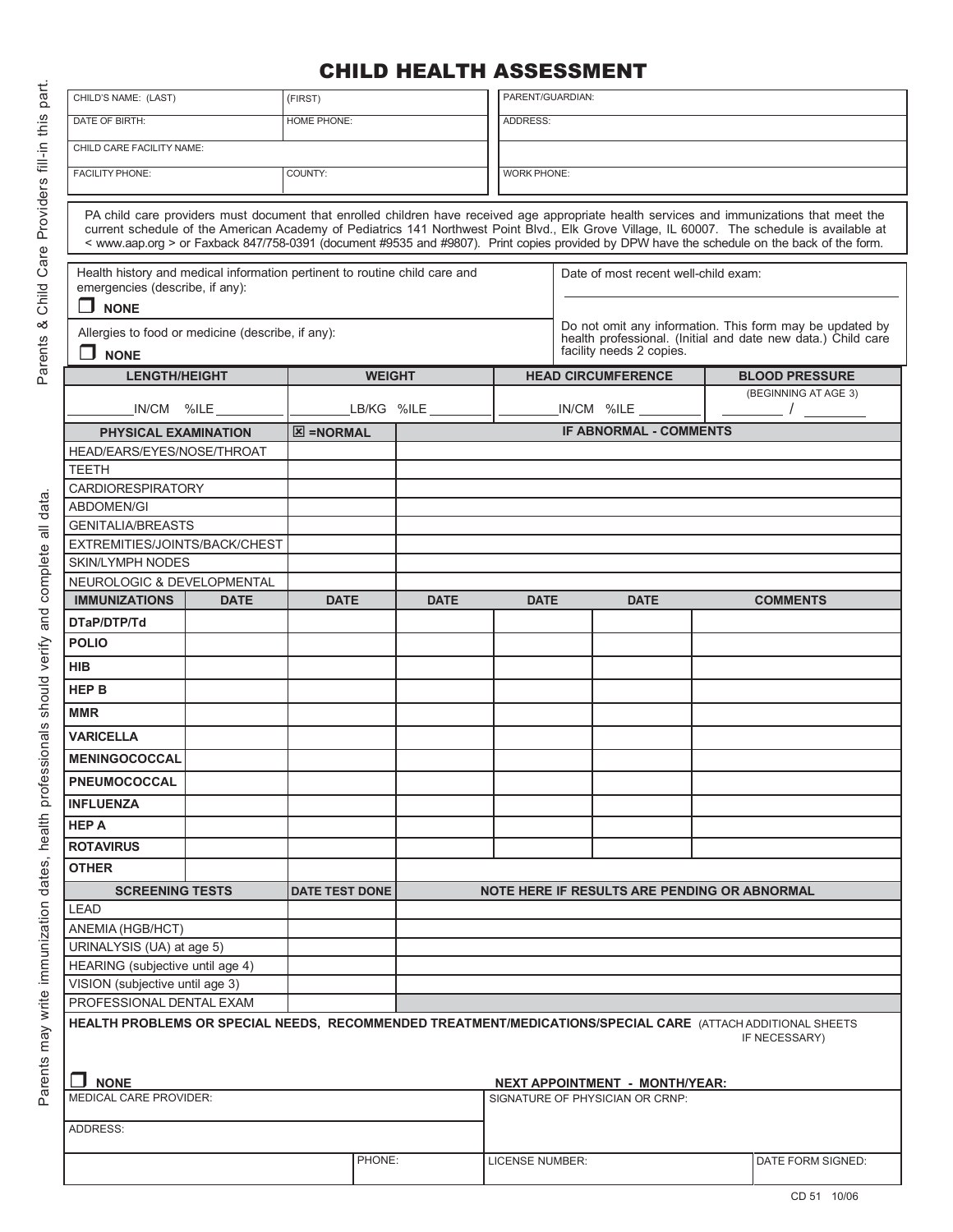## **EMERGENCY CONTACT / PARENTAL CONSENT FORM**

CODE CHAPTERS 3270.124(a)(b), 3270.181 & .182, 3280 124 (a)(b), 3280.181 & .182: 3290.124 (a)(b). 33290.181

| <b>CHILD'S NAME</b>                                                                         |                |                              | <b>BIRTHDATE</b>                                    |  |  |
|---------------------------------------------------------------------------------------------|----------------|------------------------------|-----------------------------------------------------|--|--|
| <b>ADDRESS</b>                                                                              |                |                              |                                                     |  |  |
| <b>MOTHER'S NAME/LEGAL GUARDIAN</b>                                                         |                |                              | <b>HOME TELEPHONE NUMBER</b>                        |  |  |
| <b>ADDRESS</b>                                                                              |                |                              |                                                     |  |  |
| <b>BUSINESS NAME</b>                                                                        |                |                              | <b>BUSINESS TELEPHONE NUMBER</b>                    |  |  |
| <b>ADDRESS</b>                                                                              |                |                              |                                                     |  |  |
| <b>FATHER'S NAME/LEGAL GUARDIAN</b>                                                         |                |                              | <b>HOME TELEPHONE NUMBER</b>                        |  |  |
| <b>ADDRESS</b>                                                                              |                |                              |                                                     |  |  |
| <b>BUSINESS NAME</b>                                                                        |                |                              | <b>BUSINESS TELEPHONE NUMBER</b>                    |  |  |
| <b>ADDRESS</b>                                                                              |                |                              |                                                     |  |  |
| <b>EMERGENCY CONTACT PERSON(S) NAME</b>                                                     |                |                              | TELEPHONE NUMBER WHEN CHILD IS IN CARE              |  |  |
|                                                                                             |                |                              |                                                     |  |  |
| PERSON(S) TO WHOM CHILD MAY BE RELEASE NAME                                                 | <b>ADDRESS</b> |                              | TELEPHONE NUMBER WHEN CHILD IS IN CARE              |  |  |
|                                                                                             |                |                              |                                                     |  |  |
| NAME OF CHILD'S PHYSICIAN/MEDICAL CARE PROVIDER                                             |                |                              | <b>TELEPHONE NUMBER</b>                             |  |  |
| <b>ADDRESS</b>                                                                              |                |                              |                                                     |  |  |
| SPECIAL DISABILITIES (IF ANY)                                                               |                |                              | ALLERGIES (INCLUDING MEDICATION REACTION)           |  |  |
| MEDICAL or DIETARY INFORMATION NECESSARY IN AN EMERGENCY                                    |                |                              | MEDICATION, SPECIAL CONDITIONS                      |  |  |
| ADDITIONAL INFORMATION ON SPECIAL NEEDS OF CHILD                                            |                |                              |                                                     |  |  |
| HEALTH INSURANCE COVERAGE FOR CHILD or MEDICAL ASSISTANCE BENEFITS POLICY NUMBER (REQUIRED) |                |                              |                                                     |  |  |
| PARENT'S SIGNATURE IS REQUIRED FOR EACH ITEM BELOW TO INDICATE PARENTAL CONSENT             |                |                              |                                                     |  |  |
| <b>OBTAINING EMERGENCY MEDICAL CARE</b>                                                     |                |                              | <b>ADMINISTRATION OF MINOR FIRST AID PROCEDURES</b> |  |  |
| IWALKS AND TRIPS                                                                            |                | <b>SUNSCREEN APPLICATION</b> |                                                     |  |  |
| <b>TRANSPORTATION BY THE FACILITY</b>                                                       | WADING         |                              |                                                     |  |  |
| <b>PERIODIC REVIEW</b>                                                                      |                |                              |                                                     |  |  |

SIGNATURE OF PARENT or GUARDIAN DATE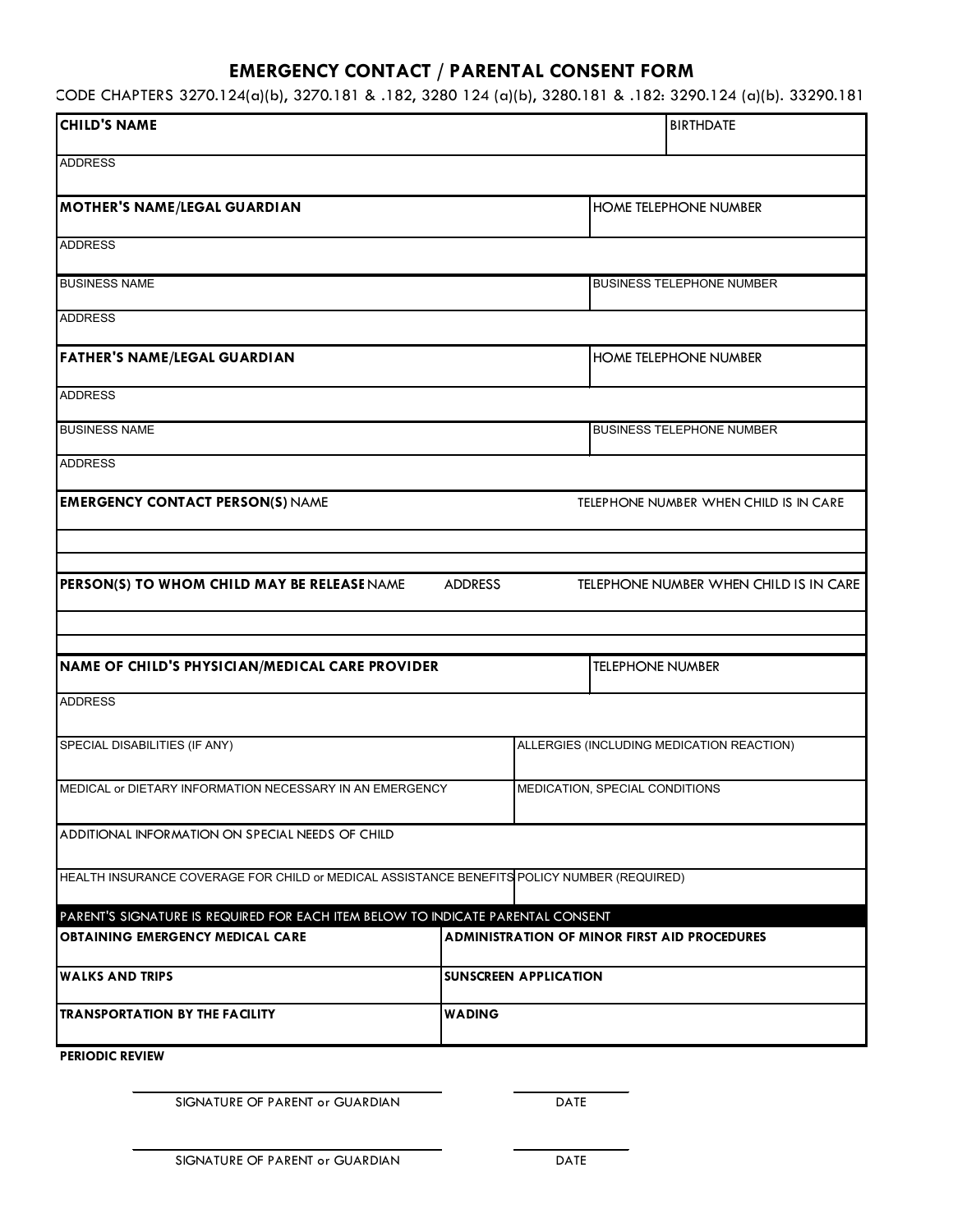### **Financial Information 2022-2023 YWCA Lancaster Rates**

| ELRC clients will be charged the daily rate for days of absence after the 40 <sup>th</sup> absence, starting the 41st<br>day of absence. |                          |                                 |  |  |  |  |  |
|------------------------------------------------------------------------------------------------------------------------------------------|--------------------------|---------------------------------|--|--|--|--|--|
| <b>ELRC Rates</b>                                                                                                                        | Full-time per day        | Part-time per day under 5 hours |  |  |  |  |  |
| <b>Infants</b>                                                                                                                           | \$59.00                  | \$52.00                         |  |  |  |  |  |
| <b>Young Toddlers</b>                                                                                                                    | \$59.00                  | \$52.00                         |  |  |  |  |  |
| <b>Older Toddlers</b>                                                                                                                    | \$59.00                  | \$52.00                         |  |  |  |  |  |
| Pre School/Pre-K Counts                                                                                                                  | \$59.00                  | \$52.00                         |  |  |  |  |  |
| <b>School Age Students</b>                                                                                                               | \$38.00 BSP & ASP OR NSD | \$19.00 BSP/ASP                 |  |  |  |  |  |

| <b>School Year Program (Grade 1-6th)</b>                                     |                          |                                                                                                                                                                    |            |                                                                                           |  |  |  |
|------------------------------------------------------------------------------|--------------------------|--------------------------------------------------------------------------------------------------------------------------------------------------------------------|------------|-------------------------------------------------------------------------------------------|--|--|--|
|                                                                              | <b>Minimum</b><br>2 days | 3 days                                                                                                                                                             | 4 & 5 days |                                                                                           |  |  |  |
| <b>Before Care</b><br>$(6:30AM-9AM)$                                         | \$45.00                  | \$60.00                                                                                                                                                            | \$90.00    | May not add After school or Early Dismissal<br>day.                                       |  |  |  |
| After Care<br>(3:30PM-6 PM)                                                  | \$45.00                  | \$60.00                                                                                                                                                            | \$90.00    | You must be contracted for the day that the<br>Early Dismissal occurs in order to attend. |  |  |  |
| No School Day charge<br>(6:30AM-5:30PM)                                      | \$30.00                  | This fee is for those who sign up for NSD on their regularly contracted day of care. Must sign-up for<br>day!<br>We cannot accommodate NSD on non-contracted days. |            |                                                                                           |  |  |  |
|                                                                              |                          |                                                                                                                                                                    |            |                                                                                           |  |  |  |
| BSP(6:30AM-9AM)<br>ASP(3:30PM-6 PM)<br>ED(1:30PM-6 PM)<br>NSD(6:30AM-5:30PM) | \$90.00                  | \$120.00                                                                                                                                                           | \$190.00   | All Early dismissal and/or NSD fees for<br>contracted days are included.                  |  |  |  |

| <b>School Year Program (K-WRAP)</b>                                                   |                          |          |          |                                                                                   |  |  |  |
|---------------------------------------------------------------------------------------|--------------------------|----------|----------|-----------------------------------------------------------------------------------|--|--|--|
| 2021-2022                                                                             | <b>Minimum</b><br>2 days |          |          |                                                                                   |  |  |  |
| Before & Wrap & After care<br>$(6:30AM-9AM)$ ,<br>(11:30AM-3:30 PM),<br>(3:30PM-6 PM) | \$125.00                 | \$160.00 | \$190.00 | No extra charge for No School Day or Early<br>Dismissal.<br>Must sign-up for day! |  |  |  |
| Wrap care<br>$(11:30AM-3:30PM)$                                                       | \$100.00                 | \$135.00 | \$160.00 | No extra charge for No School Day or Early<br>Dismissal.<br>Must sign-up for day! |  |  |  |
| Before & Wrap care (6:30AM-<br>9AM),<br>$(11:30AM-3:30PM)$                            | \$115.00                 | \$150.00 | \$170.00 | No extra charge for No School Day or Early<br>Dismissal.<br>Must sign-up for day! |  |  |  |
| Wrap & After care (11:30AM-<br>3:30 PM), (3:30PM-6 PM)                                | \$115.00                 | \$150.00 | \$170.00 | No extra charge for No School Day or Early<br>Dismissal.<br>Must sign-up for day! |  |  |  |

**\_\_\_\_\_\_\_\_\_\_\_\_\_\_\_\_\_\_\_\_\_\_\_\_\_\_\_\_ \_\_\_\_\_ \_\_\_\_\_\_\_\_\_\_\_\_\_\_\_\_\_\_\_\_\_\_\_\_\_\_\_\_\_ \_\_\_\_\_\_** Parent/Guardian's Signature Date Date Staff Signature Date Date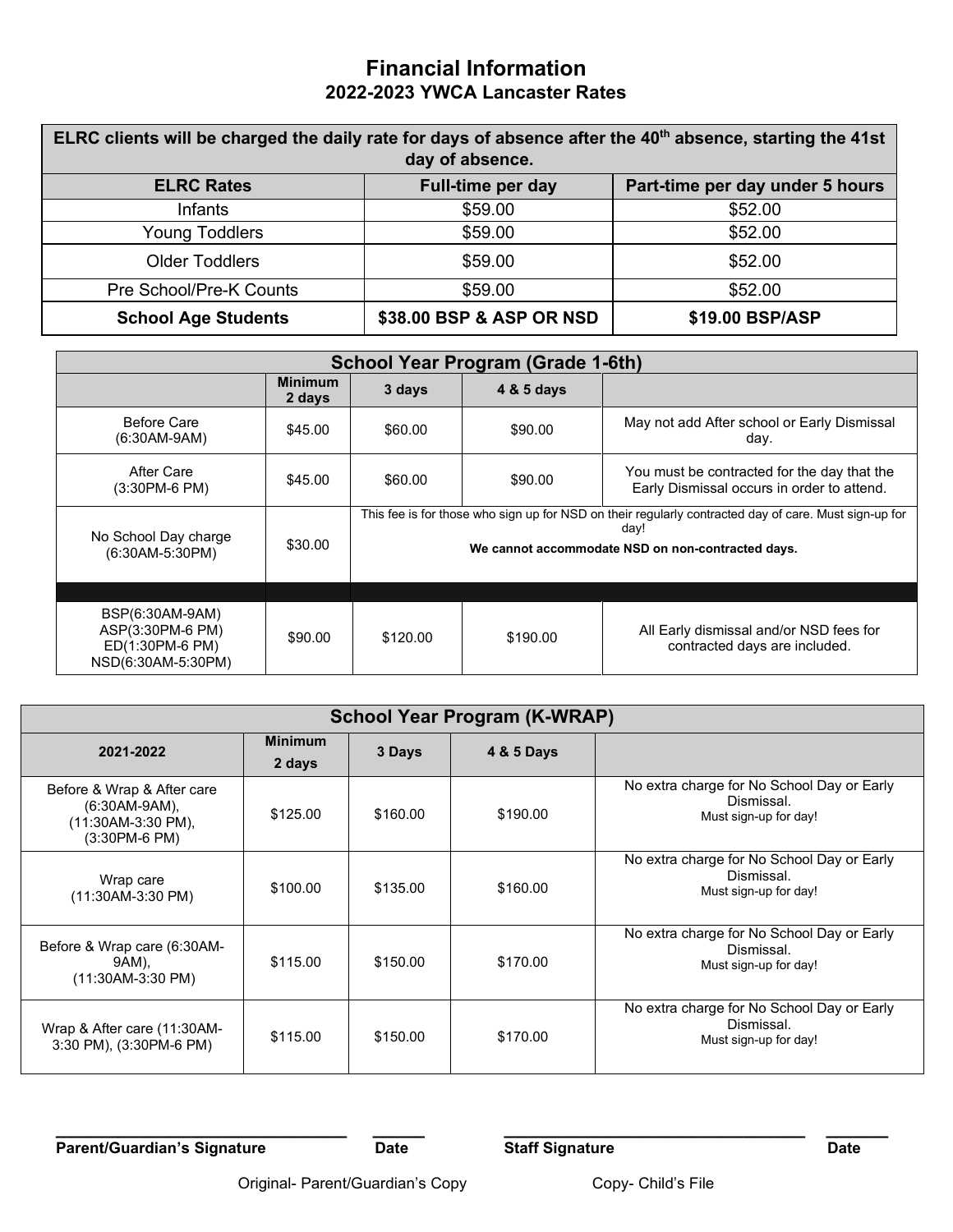## **Contracted Schedule Form**

| <b>Child's Name:</b><br>the control of the control of the control of the control of the control of the control of the control of the control of the control of the control of the control of the control of the control of the control of the control |                |                                                                                                                                                                                                                                                                                                                                                                                                                                                                                                                       |  |  |  |  |
|-------------------------------------------------------------------------------------------------------------------------------------------------------------------------------------------------------------------------------------------------------|----------------|-----------------------------------------------------------------------------------------------------------------------------------------------------------------------------------------------------------------------------------------------------------------------------------------------------------------------------------------------------------------------------------------------------------------------------------------------------------------------------------------------------------------------|--|--|--|--|
| Primary Guardian Name: 2008. Express a material contract of the state of the state of the state of the state o                                                                                                                                        | Date of Birth: | Social Security #_______________                                                                                                                                                                                                                                                                                                                                                                                                                                                                                      |  |  |  |  |
| Secondary Guardian Name: Secondary Guardian Name:                                                                                                                                                                                                     | Date of Birth: | $\textcolor{red}{\textbf{Social Security}\#_{\textcolor{red}{\textbf{2}}\textcolor{blue}{\textbf{2}}\textcolor{blue}{\textbf{Social} S}\textcolor{blue}{\textbf{E}\textcolor{blue}{\textbf{C}^\textbf{2}}\textcolor{blue}{\textbf{C}^\textbf{3}}\textcolor{blue}{\textbf{C}^\textbf{4}}\textcolor{blue}{\textbf{D}^\textbf{5}}\textcolor{blue}{\textbf{D}^\textbf{6}}\textcolor{blue}{\textbf{D}^\textbf{7}}\textcolor{blue}{\textbf{D}^\textbf{8}}\textcolor{blue}{\textbf{D}^\textbf{9}}\textcolor{blue}{\textbf{D$ |  |  |  |  |
|                                                                                                                                                                                                                                                       |                |                                                                                                                                                                                                                                                                                                                                                                                                                                                                                                                       |  |  |  |  |

To provide a quality program for your child, program staff must be scheduled appropriately. YWCA staff are scheduled in relation to the number of children attending the program each day.

Schedules are established for the school year because we plan and staff for each child's contracted attendance. Parent(s)/Guardian(s) will be given the opportunity to revise the Contracted Schedule Form, if needed, up to two times per school year with a two weeks' (14 days) notice before the start of the requested change. All changes must be reviewed for space availability in the program requested and automatic approval should not be assumed. You must contact the SACC Administrative Team at 717-869-5002 to approve any changes to your contract.

**Your contracted fees do not change for days absent or if you are on vacation.** If you find your child will be absent from our program you will need to contact 717-869-5005 by 9:00AM. This allows us to notify our staff and the secretaries of the respective schools in a timely manner.

If you need to terminate your care, a **two week written notice** must be submitted to the SACC Administrative Team prior to the last day of attendance. If two weeks' notice is not given, **you will be charged two week's tuition from the time of withdrawal**.

I understand my bill will be sent weekly via-email to the address I have provided the YWCA Lancaster. I agree to pay in advance for each week my child is contracted. I understand that payment is due the Thursday prior to the following week service.

#### **Method of payments:**

- a. **Tuition Express is the preferred method of payment** at the YWCA Lancaster. By signing up, your account will always be current and no late charge will be applied to your account. If funds are not available by Friday, you will receive a \$25 service charge for non-sufficient funds.
- b. **MyProcare,** is free online portal for you to access account information and easily pay tuition. Parents/Guardians can sign in and make credit card payments manually each week. Go t[o www.myprocare.com.](http://www.myprocare.com/)
- c. Children who are picked up after our sites are closed at 6:00 pm for regular after school care or 5:30 pm for No School Day Care, will be charged a late fee of a **\$2.00 per minute**, per child. Late pick up fees will be entered into the child/ren's account and must be paid with your next weekly fee payment.
- d. If balance is not paid in full weekly, a late payment charge of \$10 will be affixed to your account.

#### **Persons My Child/ren Can Be Released To:**

The YWCA Lancaster has permission to release my child/ren to those person(s) to whom is listed here:

Names:\_\_\_\_\_\_\_\_\_\_\_\_\_\_\_\_\_\_\_\_\_\_\_\_\_\_\_\_\_\_\_\_\_\_\_\_\_\_\_\_\_\_\_\_\_\_\_\_\_\_\_\_\_\_\_\_\_\_\_\_\_\_\_\_\_\_\_\_\_\_\_\_\_\_\_\_\_\_\_\_\_\_\_\_\_\_\_\_

#### **Please check the days your child is to be contracted.**

Example: If you choose a 2-day minimum, you must identify which two days (example: Monday/Tuesday). Days may not be switched at any time unless you revise your contract.

| Total # of days contracted<br><b>Total Weekly Fee:</b><br>Sibling name discount: |                                   |                                   |                                |                                |  |  |  |
|----------------------------------------------------------------------------------|-----------------------------------|-----------------------------------|--------------------------------|--------------------------------|--|--|--|
| Mondav                                                                           | Tuesday                           | Wednesday                         | Thursday                       | Friday                         |  |  |  |
| BSP 6:30AM-9AM                                                                   | <b>BSP 6:30AM-9AM</b>             | BSP 6:30AM-9AM                    | BSP 6:30AM-9AM                 | BSP 6:30AM-9AM                 |  |  |  |
| <b>WRAP 11:30AM-</b><br>3:30 PM                                                  | <b>WRAP 11:30AM-</b><br>$3:30$ PM | <b>WRAP 11:30AM-</b><br>$3:30$ PM | <b>WRAP 11:30AM-</b><br>3:30PM | <b>WRAP 11:30AM-</b><br>3:30PM |  |  |  |
| ASP 3:30PM-6PM                                                                   | ASP 3:30PM-6PM                    | ASP 3:30 PM-6PM                   | ASP 3:30PM-6PM                 | ASP 3:30PM-6PM                 |  |  |  |

**\_\_\_\_\_\_\_\_\_\_\_\_\_\_\_\_\_\_\_\_\_\_\_\_\_\_\_\_ \_\_\_\_\_ \_\_\_\_\_\_\_\_\_\_\_\_\_\_\_\_\_\_\_\_\_\_\_\_\_\_\_\_\_ \_\_\_\_\_\_ Parent/Guardian's Signature Date Director Signature Date**